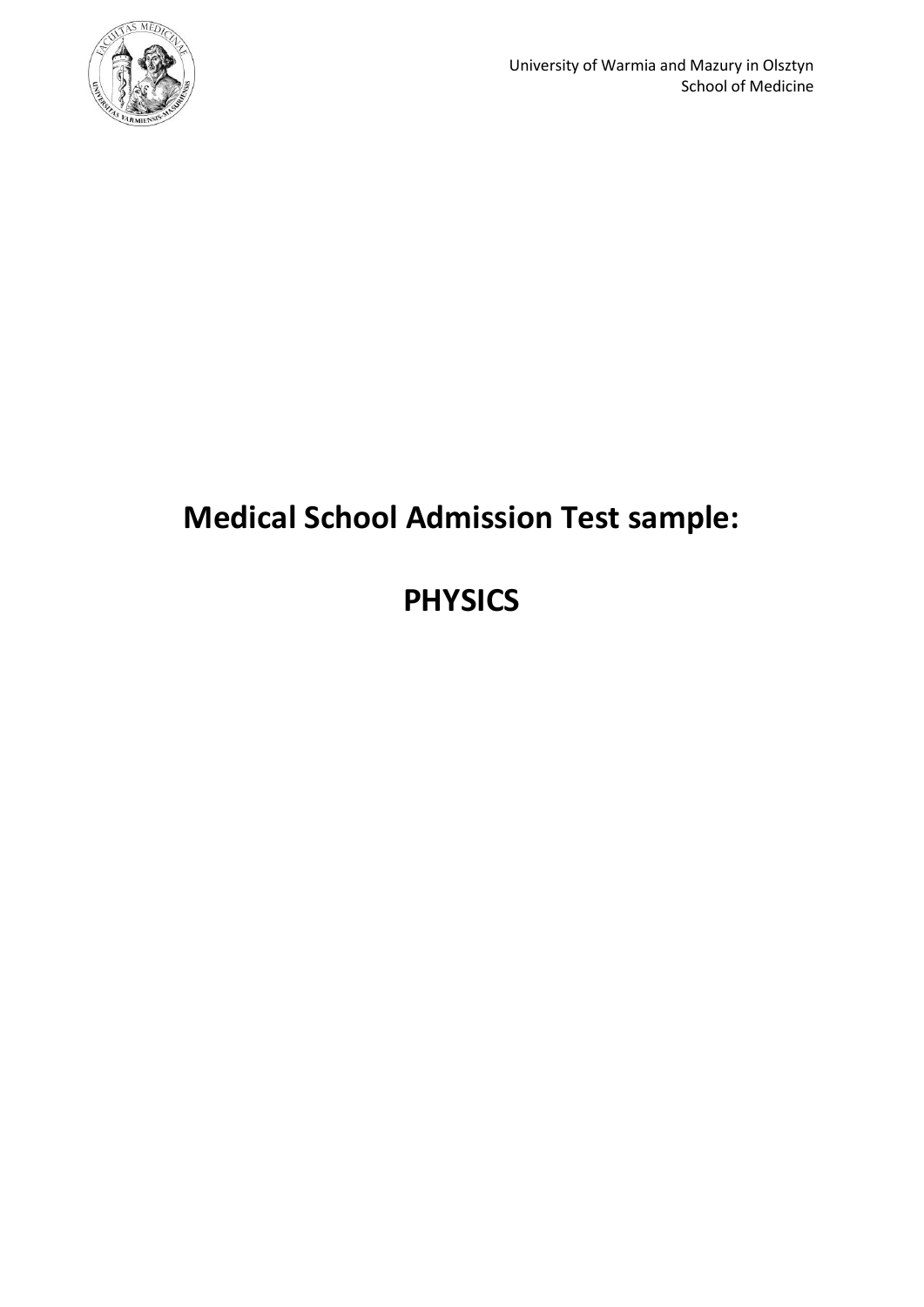

# **1. Ray of light travelling through air is incident on a piece of glass whose refractive index is 1.5. If the sine of the angle of incidence is 0.6, what's the sine of the angle of refraction?**

- A. 0.2
- B. 0.3
- C. 0.4
- D. 0.5
- E. 0.6

## **2. An object is placed 40 cm in front of a concave mirror with a radius of curvature of 60 cm. Locate the image.**

- A. 30 cm
- B. 40 cm
- C. 60 cm
- D. 120 m
- E. 240 m

## **3. Which of the following particles is less massive?**

- A. A proton
- B. A neutron
- C. An atom
- D. A beta particle
- E. An alpha particle

# **4. Ethyl alcohol has a specific gravity of 0.8. If cork of specific gravity 0.25 floats in a beaker of ethyl alcohol, what fraction of the cork's volume is submerged?**

- A. 4/25
- B. 1/5
- C. ¼
- D. 5/16
- E. 8/16

#### **5. A 2 cm3 sample of osmium has a mass of 45 g. What is density of this metal?**

- A. 22.5 kg/m3
- B. 22,500 kg/m3
- C. 45 kg/m3
- D. 45,000 kg/m3
- E. 20,000 kg/m3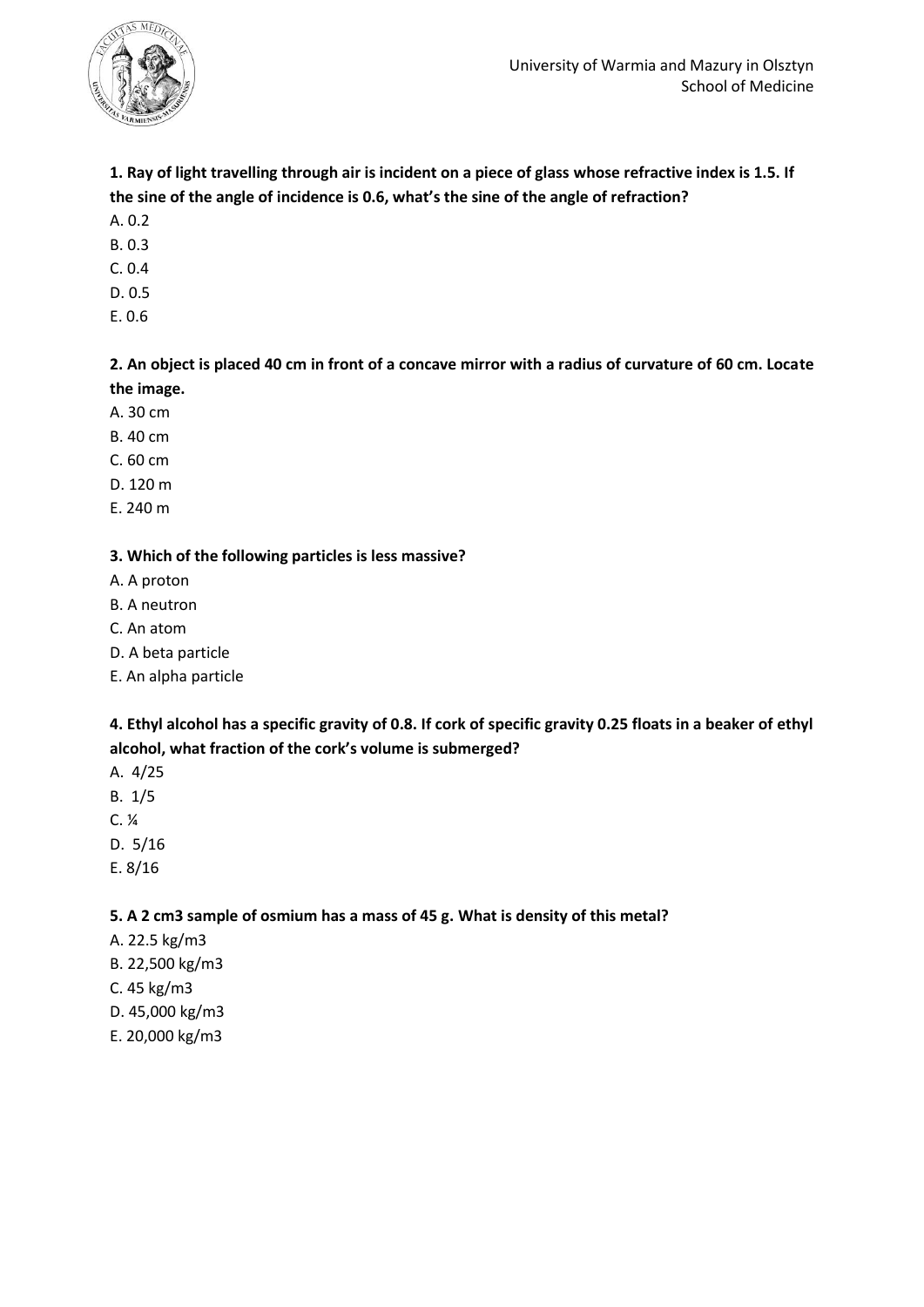

**6. A particle with positive charge q and mass m moving with speed v undergoes uniform circular motion in a constant magnetic field B. If the radius of the particle's path is r, which one of the following expressions gives the magnitude of the momentum of the particle?**

- A. qB/r,
- B. r/qB,
- C. rB/q,
- D. qBr
- E. q/rB

**7. There are three resistors R1 = 12Ω, R2 = 6Ω, and R3 = 12Ω in parallel. The equivalent resistance, Req, is:**

- A. 30 Ω
- B. 3 Ω
- C. 12 Ω
- D. 120 Ω
- E. 36 Ω

**8. In following nuclear reaction, what particle is represented by X?**

#### **(\_95^241)Am → (\_93^237)Np+X**

- A. A proton
- B. An electron
- C. An alpha particle
- D. A gamma ray
- E. A beta particle

**9. The steel bed of a suspension bridge is 200 m long at 20 oC. Coefficient of linear expansion for steel is α=12x10-6 (Co)-1. The increase in length when it is at 40 oC is** 

- A. 4.8 m
- B. 48 m
- C. 4.8x10-2 m
- D. 2.4 m
- E. 2.4x10-2 m

**10. The 70-L steel gas tank of a car is filled to top with gasoline at 20 oC. Coefficient of volume expansion for gasoline is β=950x10-6 (Co)-1 The car sits in the sun and the tank reaches a temperature of 40 oC. How much gasoline overflow from the tank?**

- A. 1.3 L
- B. 13 L
- C. 2.6 L
- D. 3.6 L
- E. 4.6 L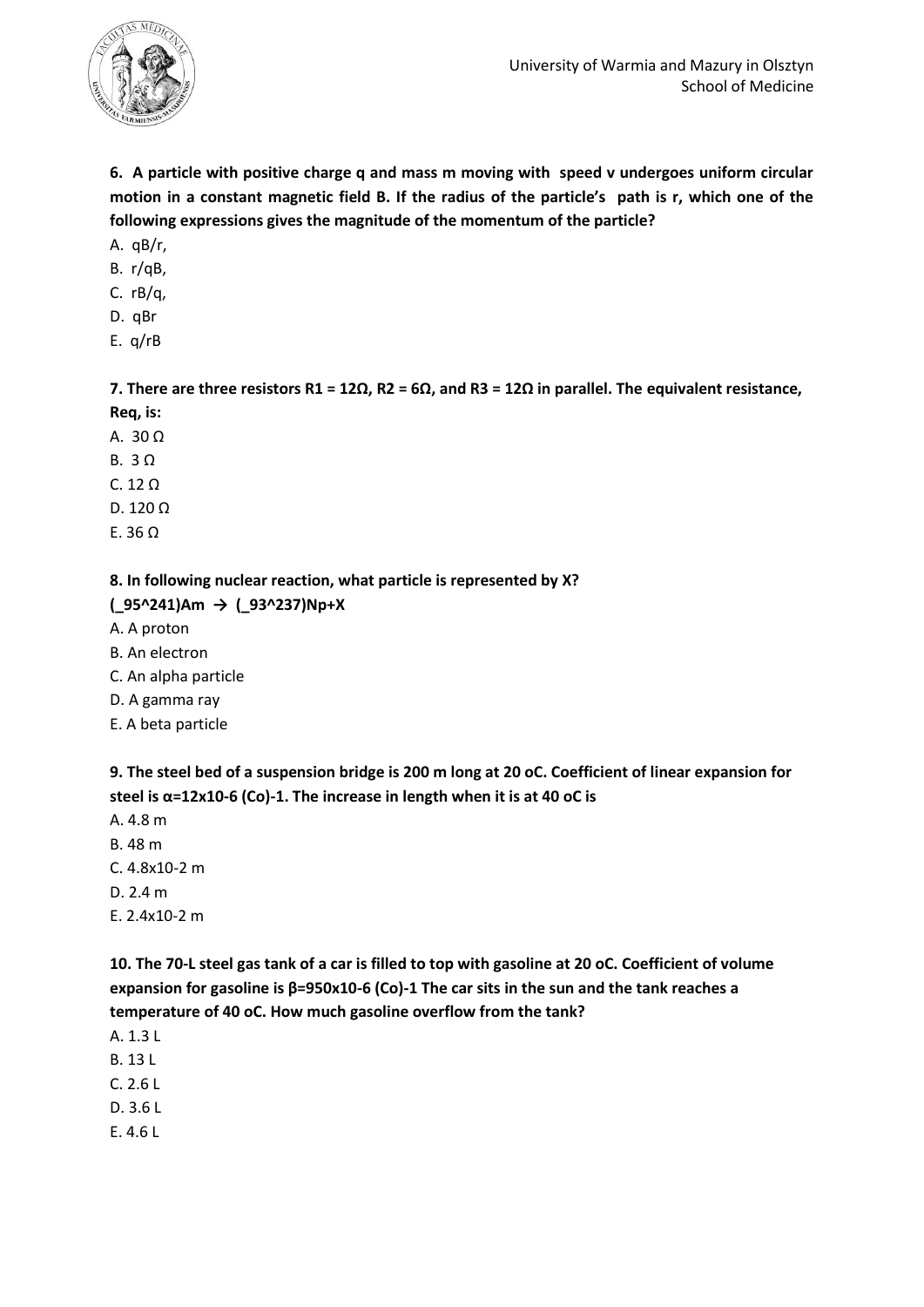

**11. What is the average translational kinetic energy of molecules in an ideal gas at 37 oC ? Boltzmann's constant k=1.38x10-23 J/K.**

A. 10-21 J

- B. 4.42x10-21 J
- C. 6.42x10-21 J
- D. 4.42x10-22 J
- E. 6.42x10-22 J

**12. How much heat input is needed to raise the temperature of an empty 20-kg container made of iron from 10 oC to 90 oC ? Iron specific heat c = 450 J/(kg oC).**

- A. 20 kJ
- B. 200 kJ
- C. 90 kJ
- D. 72 kJ
- E. 720 kJ

**13. How much energy does a freezer have to remove from 1.5 kg of water at 20 oC to make ice at - 12 oC ? Water specific heat cW = 4186 J/(kg oC), ice (-5 oC) specific heat 2100 J/(kg oC), water latent heat LW = 3.33x105 J/kg.**

- A. 150 kJ
- B. 200 kJ
- C. 330 kJ
- D. 660 kJ
- E. 990 kJ

**14. 2800 J of heat (Q) is added to a system, and 1500 J of work (W) is done on the system. The change in internal energy (ΔU) of the system is**

- A. 1500 J
- B. 2800 J
- C. 4300 J
- D. 1300 J
- E. 2000 J

**15. The average distance between electron and proton in a hydrogen atom is r = 0.53x10-10 m. The electron and proton have the same magnitude of charge Q1 = Q2 = 1.6x10-19 C. Assume that constant k = 9.0x109 (Nm2/C2). The electric force of electron and proton interaction in a hydrogen atom is**

A. 1.6 x 10-8 N B. 5.5 x 10-8 N C. 8.2 x 10-8 N D. 9.0 x 10-8 N E. 11.2 x 10-8 N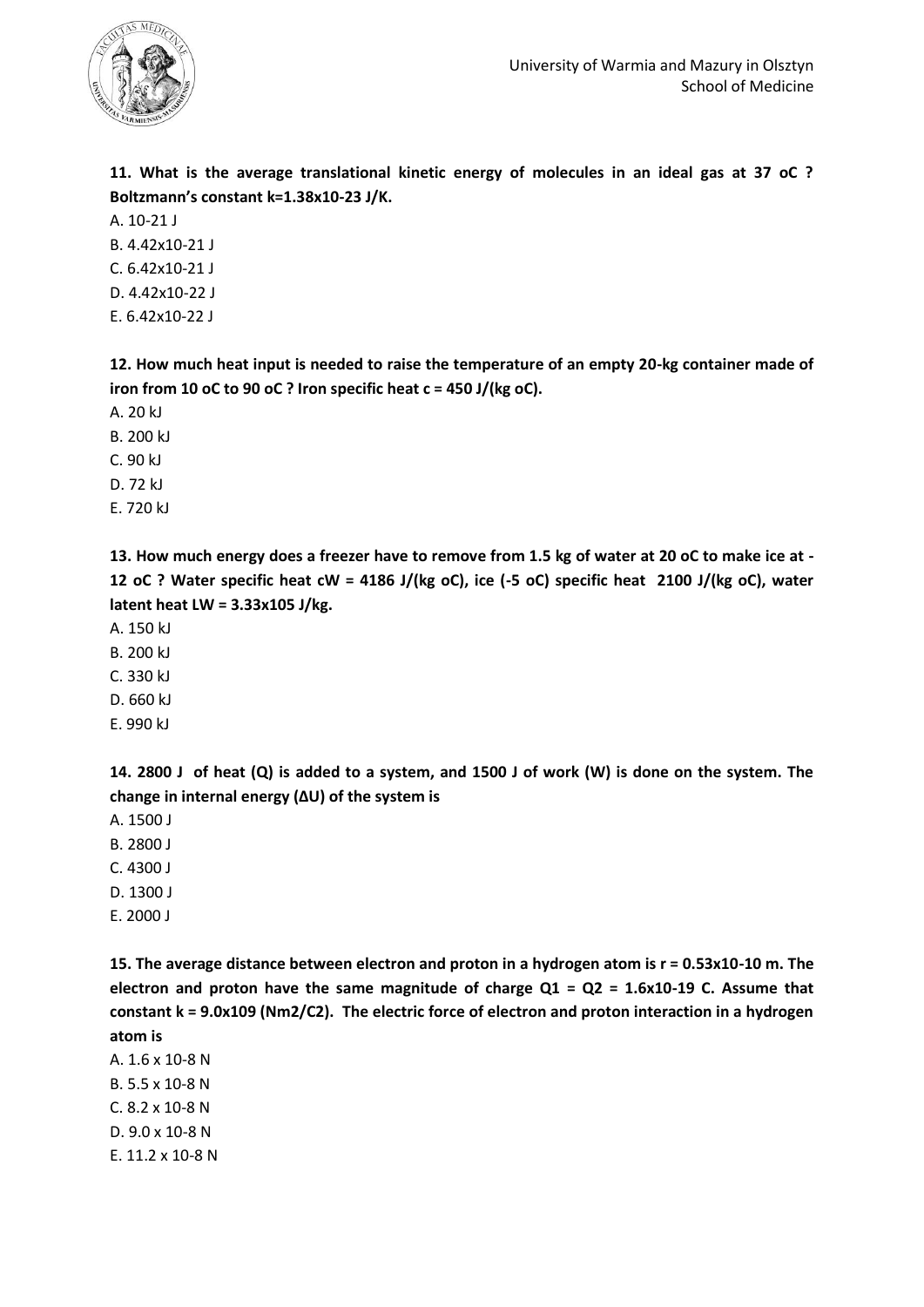

**16. Assume that constant k = 9.0x109 (Nm2/C2). The magnitude of the electric field (E) at a point which is at the distance of 30 cm from point charge Q = 3.0 x 10-6 C is** 

A. 3.0 N/C

- B. 3.0 x 102 N/C
- C. 3.0 x 103 N/C
- D. 3.0 x 104 N/C
- E. 3.0 x 105 N/C

**17. If σ is the surface charge density and ε0 is the permittivity of free space, the electric field outside the surface of any good conductor of arbitrary shape is given by**

- A. E = σ ε0
- B. E = ε0/ σ
- C. E = σ/ ε0
- D. E = 2σ ε0
- E. E = (2σ)/ ε0

**18. Two parallel plates are charged to produce a potential difference of 50 V. If the separation between the plates is 0.050 m, the magnitude of the electric field in the space between the plates** 

**is**

- A. 5.0 V/m
- B. 50 V/m
- C. 10 V/m
- D. 100 V/m
- E. 1000 V/m

**19. Determine the electric potential at a point 0.50 m from a + 20 μC point charge. k = 9.0x109 (Nm2/C2).**

- A. 1.0 x 105 V B. 2.0 x 105 V
- C. 2.6 x 105 V
- D. 3.6 x 105 V
- E. 4.6 x 105 V

**20. What minimum work must be done by an external force to bring a charge q = 3.0 μC from a great distance away (take r = ∞) to a point 0.5 0 m from a charge Q = 20.0 μC ?**

- A. 0.44 J
- B. 0.84 J
- C. 1.08 J
- D. 2.34 J
- E. 3.22 J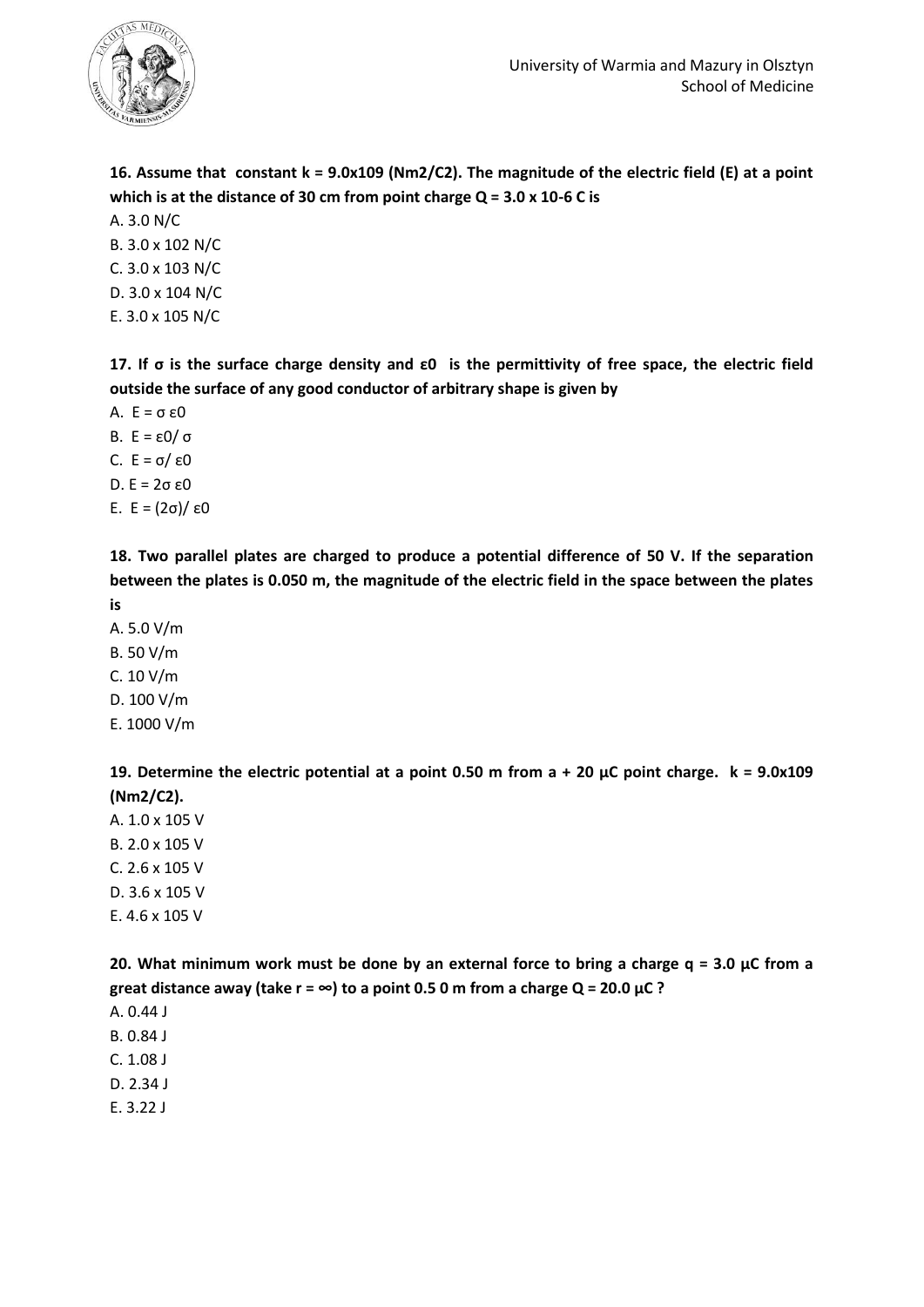

## **21. How much electric energy can be stored in a 150-μF capacitor at 200 V ?**

- A. 2.0 J
- B. 3.0 J
- C. 6.0 J
- D. 9.0 J
- E. 15.0 J

**22. What is the charge on each plate of a parallel-plate capacitor (C=53 pF) if a 12-V battery is connected across the two plates ?**

- A. 4.6 x 10-10 C
- B. 6.4 x 10-10 C
- C. 6.4 x 10-11 C
- D. 3.6 x 10-9 C
- E. 3.6 x 10-11 C

**23. A steady current of 2.5 A exists in a wire for 4.0 min. How much total charge passed by a given point in the circuit during those 4. min ?**

- A. 100 C
- B. 300 C
- C. 400 C
- D. 500 C
- E. 600 C

**24. A mechanical stopwatch uses a balance wheel that rotates back and forth 10 times in 2 seconds. What is the period of the balance wheel?**

- A. 0.1 s
- B. 0.2 s
- C. 0.4 s
- D. 0.8 s
- E. 1.0 s

**25. A car accelerates from 20 to 25 m/s in 4 seconds. What is its acceleration?**

- A. 0.25 m/s2
- B. 0.50 m/s2
- C. 0.75 m/s2
- D. 1.0 m/s2
- E. 1.25 m/s2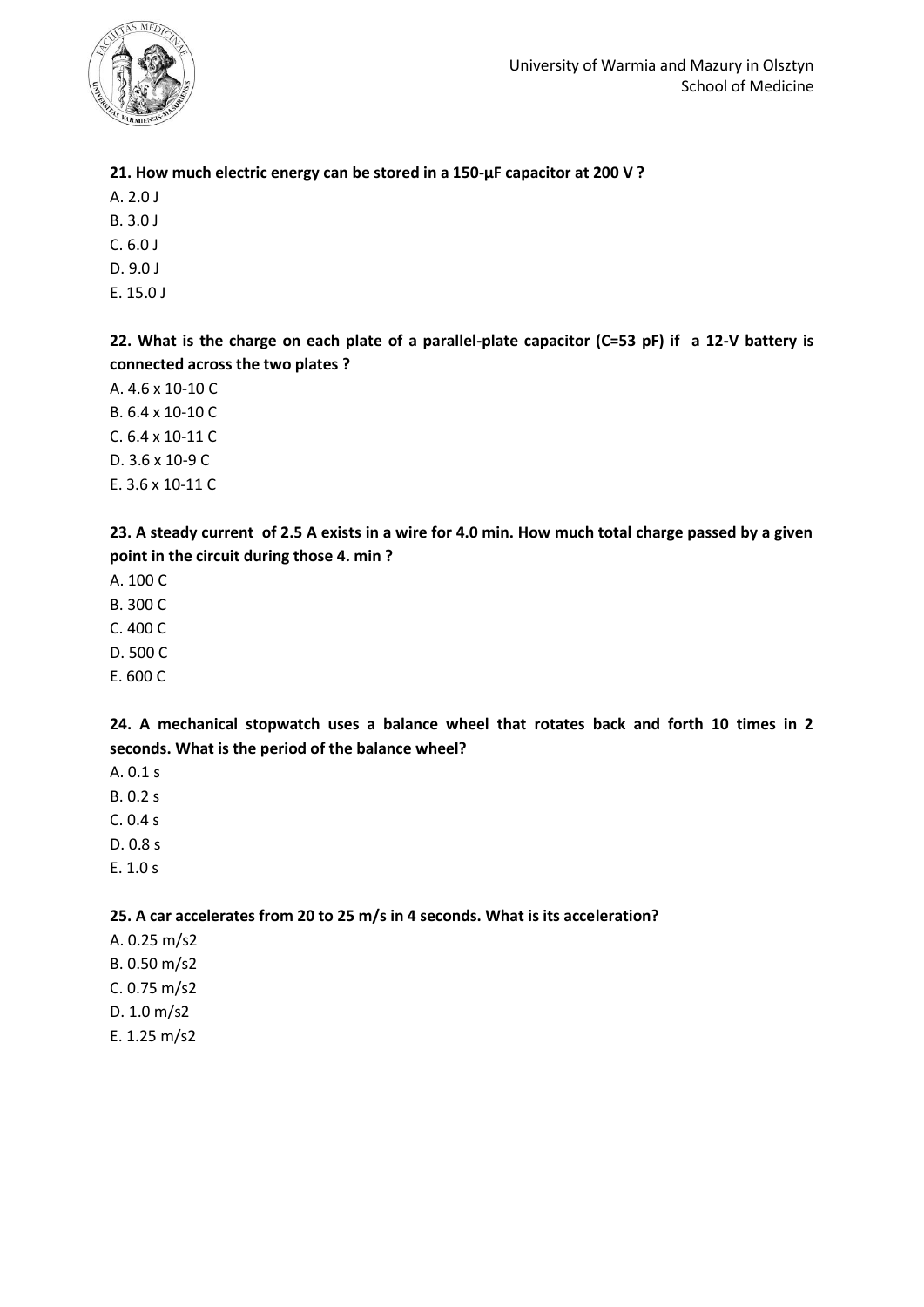

**26. Compute the acceleration of car as it goes around a curve. The radius of a segment is 20 meters, and a car might take the curve with a constant speed of 10 m/s.** 

- A. 1 m/s2
- B. 3 m/s2
- C. 5 m/s2
- D. 7 m/s2
- E. 9 m/s2

**27. An automobile manufacturer decides to build a car that can accelerate uniformly from 0 to 60 mph in 10 s. In metric units, this is from 0 to 27 m/s. The car's mass is to be about 1000 kilograms. What is the force required ?**

- A. 700 N
- B. 1000 N
- C. 1700 N
- D. 2000 N
- E. 2700 N

**28. During 50 seconds of use, 250 C of charge flow through a microwave oven. Compute the size of the electric current.**

- A. 0.5 A
- B. 1 A
- C. 5 A
- D. 25 A
- E. 50 A

**29. A light bulb used in a 3-volt flashlight has a resistance equal to 6 ohms. What is the power output ?**

- A. 0.5 W
- B. 0.75 W
- C. 1.0 W
- D. 1.25 W
- E. 1.5 W

**30. A copper wire of length 4 m and cross-sectional area 4 mm2 is connected to a battery with a potential difference of 9 V. What is the resistance of the wire? Approximate the resistivity for copper to be 10–8 Ω • m.**

A. 1 x 10-2 Ω B. 1.5 x 10-2 Ω C. 2.0 x 10-2 Ω

- D. 1 x 10-3 Ω
- E. 1.5 x 10-3 Ω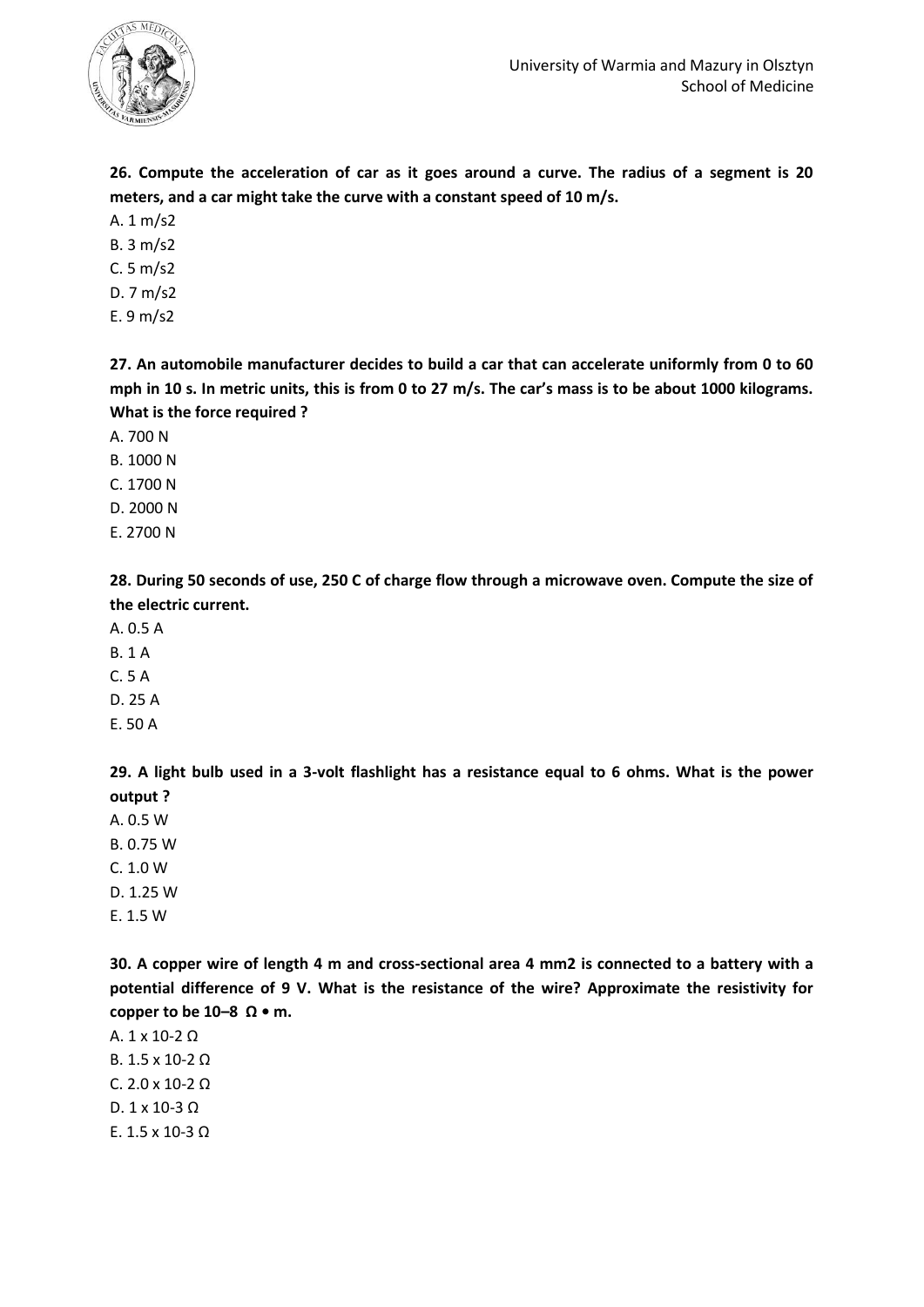

**31. A circuit with a potential difference of 10 V is hooked up to a light bulb whose resistance is 20 Ω. The filament in the light bulb heats up, producing light. If the light bulb is left on for one minute, how much heat is produced ?**

- A. 10 J
- B. 20 J
- C. 120 J
- D. 200 J
- E. 300 J

**32. What is the de Broglie wavelength of an electron with speed 2.19 x 106 m/s? me = 9.11 x 10-31 kg. h = 6.63 x 10-34 Js.** A. 0.223 nm B. 0.332 nm C. 0.423 nm D. 0.545 nm

E. 0.624 nm

**33. Find the frequency of the photon emitted when a hydrogen atom goes from the n=3 to the n=2 state. The energy of E3 = -1.51 eV, E2 = -3.4 eV. h = 6.63 x 10-34 Js.**

A. 4.57 x 1014 Hz B. 5.57 x 1014 Hz C. 4.57 x 1015 Hz D. 6. 28 x 1014 Hz E. 7. 18 x 1014 Hz

**34. A deuteron, a particle consisting of a proton and a neutron, has a binding energy of 1.12 MeV per nucleon. What is the mass of the deuteron?**

A. 3.99 x 10-30 kg B. 3.99 x 10-31 kg C. 3.99 x 10-29 kg D. 4.99 x 10-30 kg E. 4.99 x 10-31 kg

**35. In a sidle projector, a slide is positioned 0.102 meter from a converging lens that has a focal length of 0.1 m meter. At what distance from the lens must the screen be placed so that the image of the slide will be focused?**

- A. 1.5 m
- B. 5.1 m
- C. 6.2 m
- D. 6.8 m
- E. 8.4 m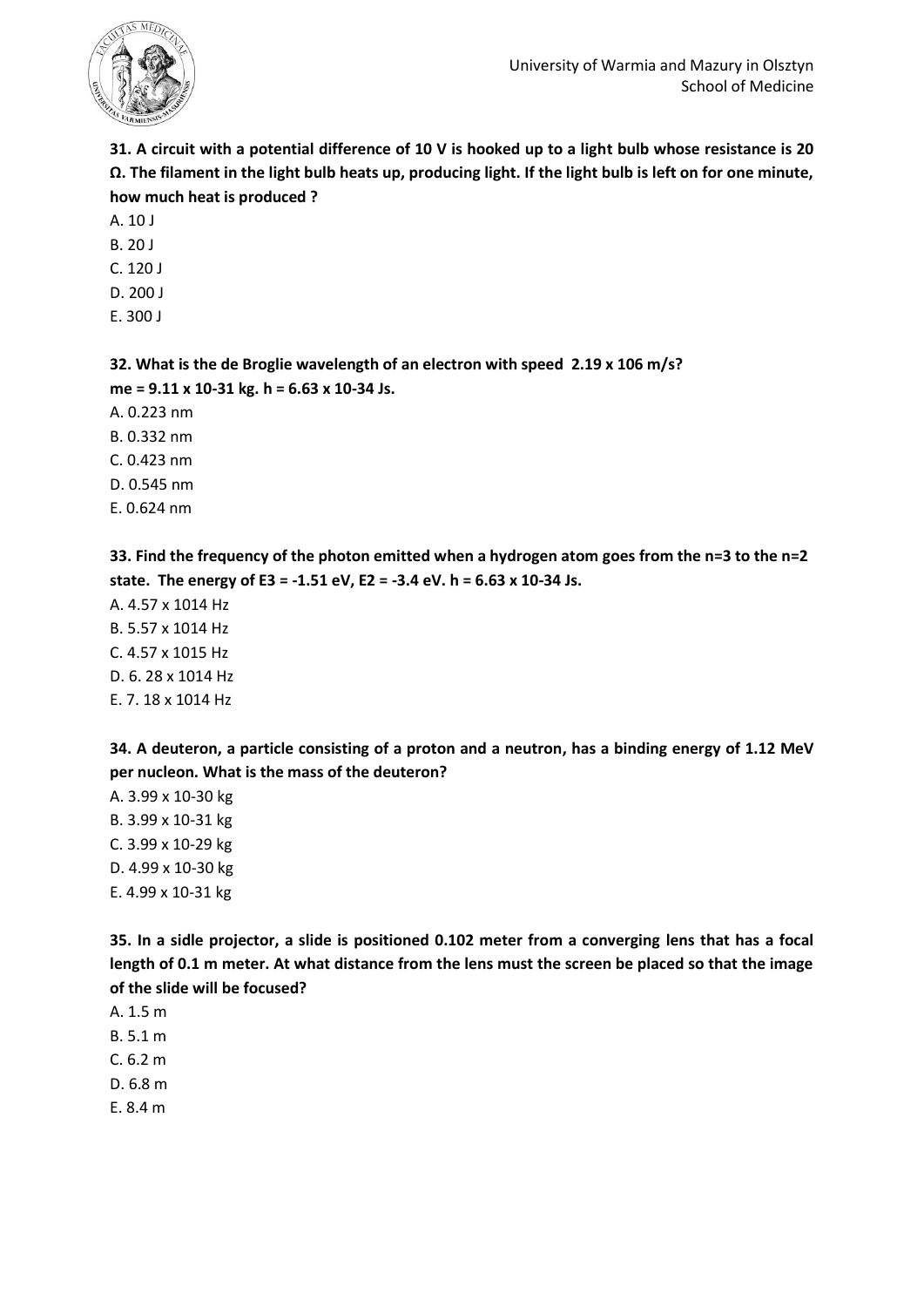

## **36. Which of the following phenomena does NOT affect the direction of a wave of light?**

- A. Dispersion
- B. Polarization
- C. Diffraction
- D. Reflection
- E.Refraction

**37. Sound waves do not exhibit polarization because, unlike light waves, they are not**

- A. Longitudinal
- B. Coherent
- C. Dispersive
- D. Transverse
- E. Refractive

**38. A 5-kilogram concrete block falls to the ground from a height of 10 meters. If all of its original potential energy goes to heat the block when it hits the ground, what is its change in temperature? The specific heat capacity of concrete is 670 J/kgoC.**

- A. ΔT = 0.15 oC
- B.  $ΔT = 0.40$  oC
- C. ΔT = 1.25 oC
- D. ΔT = 2.35 oC
- E.  $\Delta T = 3.45$  oC

**39. A gas is compressed inside a cylinder. An average force of 50 N acts to move the piston 0.1 m. During the compression, 2 J of heat are conducted away from the gas. What is the change in internal energy of the gas?**

- A. 3 J
- B. 9 J
- C. 15 J
- D. 50 J
- E. 100 J

**40. A 4-Hz continuous wave travel on a rubber rope. If the wavelength is 0.5 m, what is the speed of waves on the rubber rope ?**

- A. 2.0 m/s
- B. 4.0 m/s
- C. 8.0 m/s
- D. 12.0 m/s
- E. 20.0 m/s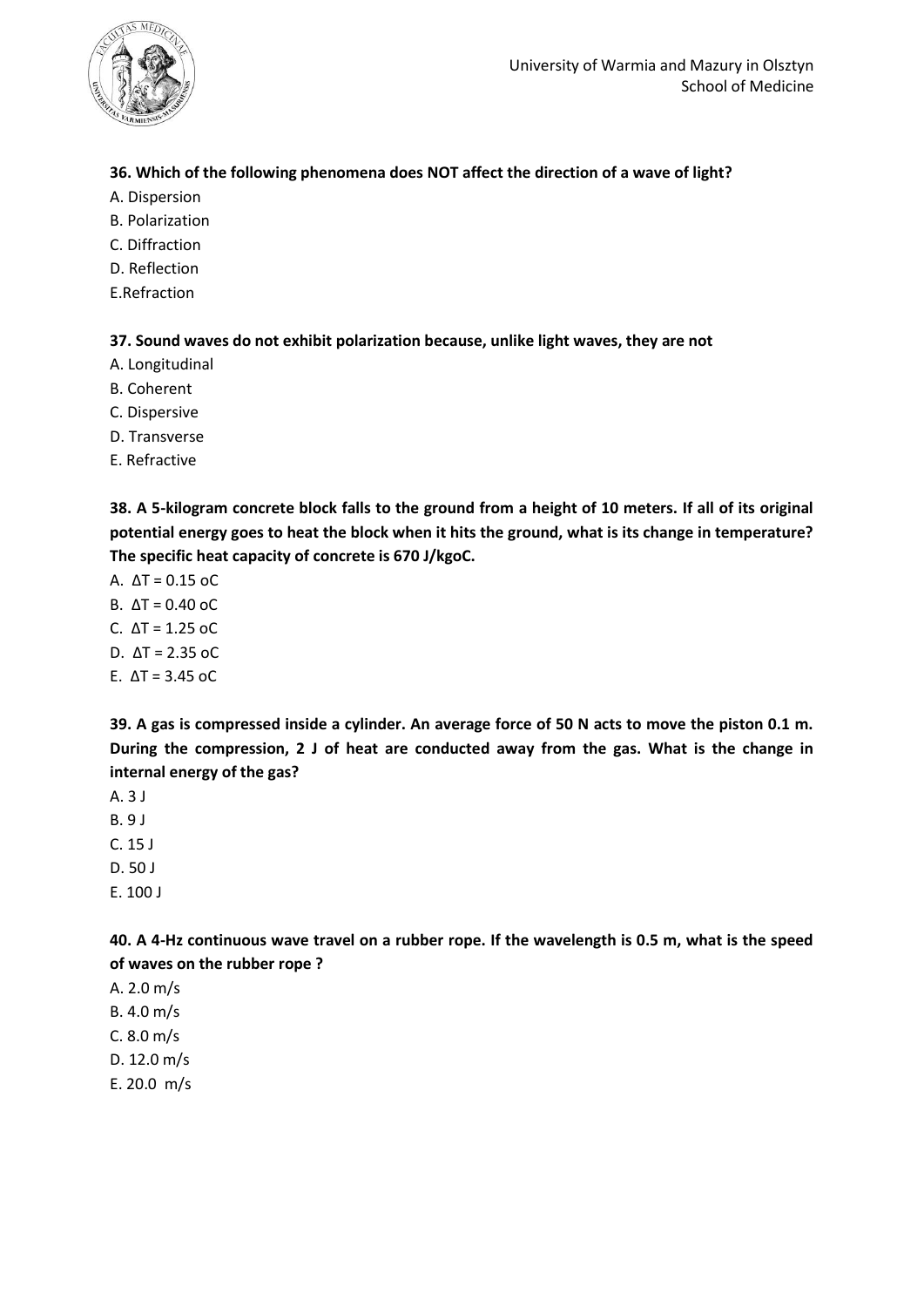

**41. Before a concert, musicians in an orchestra tune their instruments to the note A, which has a frequency of 440 hertz. What is the wavelength of this sound in air at room temperature? The speed of sound at this temperature is 344 m/s.**

A. 1.0 m

- B. 2.8 m
- C. 0.78 m
- D. 4.44 m
- E. 8.88 m

**42. A wave travelling 80 m/s has a wavelength of 8 m. What is the frequency of the wave?**

- A. 8.0 Hz
- B. 80.0 Hz
- C. 160 Hz
- D. 100 Hz
- E. 10 Hz

**43. Modern orchestras generally tune their instruments so that the note "A" sounds at 440 Hz. If one violinist is slightly out of tune, so that his "A" sounds at 438 Hz, what will be the time between the beats perceived by someone sitting in the audience?**

- A. 0.50 s
- B. 1.50 s
- $C. 4.40 s$
- D. 4.38 s
- E. 12.64 s

**44. A cop car drives at 30 m/s toward the scene of a crime, with its siren blaring at a frequency of 2000 Hz. At what frequency do people hear the siren as it approaches? The speed of sound in the air is 343 m/s.**

- A. 2000 Hz
- B. 1897 Hz
- C. 2356 Hz
- D. 1744 Hz
- E. 2192 Hz

**45. If the work function of a metal is 2,130 J and a ray of light with frequency of 1037 Hz is incident on the metal, what will be the speed of the electrons ejected? (h = 6.63x10-34 Js, melectron = 9.1x10-31kg).**

- A. 4,500 m/s
- B. 3x10-29 m/s
- C. 1017 m/s
- D. 1034 m/s
- E. 1030 m/s